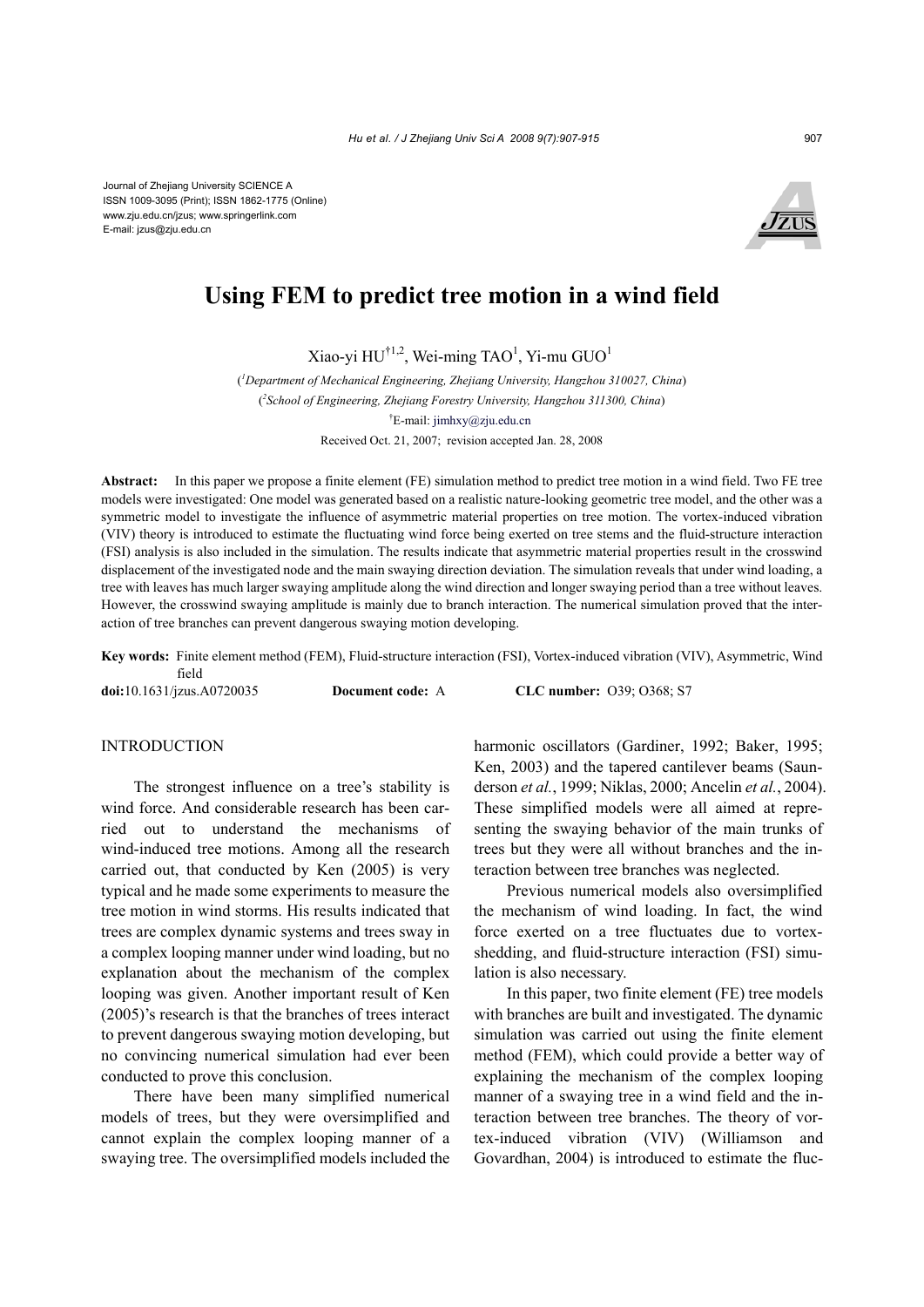tuating wind force exerted on tree stems and the FSI analysis is also included in the simulation.

## FINITE ELEMENT MODEL

The FEM (Zienkiewicz and Taylor, 1991) is the most common numerical method used in solid mechanics to determine the stress and displacement fields in a domain in equilibrium.

Two FE tree models were investigated in this paper (Parameters of model-I and model-II are listed in Tables 1 and 2, respectively). The model-I (Fig.1) was generated based on a realistic nature-looking geometric tree model (Weber and Penn, 1995). The model-II (Fig.2) was a geometrically symmetric model for the special purpose of investigating the influence of asymmetric material properties on tree motion. Based on the assumption that at the site that the tree is located, the wind has a preferential direction, asymmetric material properties are formed because the tree reconfigures itself in response to wind forces by increasing the elastic modulus and density of the branches on the wind-exposed side.

Trunks and branches of trees were treated as tapered cantilever beams with a circular cross section and modeled in FE software using circular cross section beam elements. Preprocessing software MSC.- PATRAN was implemented in converting the geometry model into the FE model. A code based on PATRAN Command Language (PCL) was developed to achieve the fast conversion. Dynamic FE code MSC.Dytran was implemented to run the dynamic simulation.



**Fig.1 FE tree model-I (asymmetric model)** 



**Fig.2 FE tree model-II (symmetric model)** 

| Parameter                                                                                                       | Value                                                                                                                                                               | Reference                  |  |
|-----------------------------------------------------------------------------------------------------------------|---------------------------------------------------------------------------------------------------------------------------------------------------------------------|----------------------------|--|
| Total height (m)                                                                                                | 18.0                                                                                                                                                                | Weber (1995)               |  |
| Diameter at the bottom of the main trunk (m)                                                                    | 0.76                                                                                                                                                                | Weber (1995)               |  |
| Diameter at the bottom of big branches (m)                                                                      | $0.06 - 0.25$                                                                                                                                                       | Weber (1995)               |  |
| Diameter at the bottom of small branches (m)                                                                    | $0.01 - 0.05$                                                                                                                                                       | Weber (1995)               |  |
| Density of the green wood $(kg/m3)$                                                                             | 850                                                                                                                                                                 | Wood Handbook (1999)       |  |
| $SME^*$ of the main trunk (GPa)                                                                                 | 10.0                                                                                                                                                                | Spatz <i>et al.</i> (2000) |  |
| $SME^*$ of big branches (GPa)                                                                                   | $2.0 - 5.0$                                                                                                                                                         | Hu <i>et al.</i> (2007)    |  |
| $SME^*$ of small branches (GPa)                                                                                 | 0.50                                                                                                                                                                | Hu <i>et al.</i> (2007)    |  |
| Number of nodes                                                                                                 | 790                                                                                                                                                                 | This paper                 |  |
| Material damping factor                                                                                         | 0.05                                                                                                                                                                | Moore and Maguire (2004)   |  |
| Natural frequency band and frequency peak<br>of the tree system (obtained by x displacement<br>spectrum) $(Hz)$ | Frequency band:<br>$0.22 - 0.53$ (with leaves),<br>$0.22~0.64$ (without leaves);<br>Frequency peak:<br>$0.27, 0.38$ (with leaves),<br>$0.49, 0.27$ (without leaves) | This paper                 |  |

**Table 1 FE tree model-I**

\* SME: Structure modulus of elasticity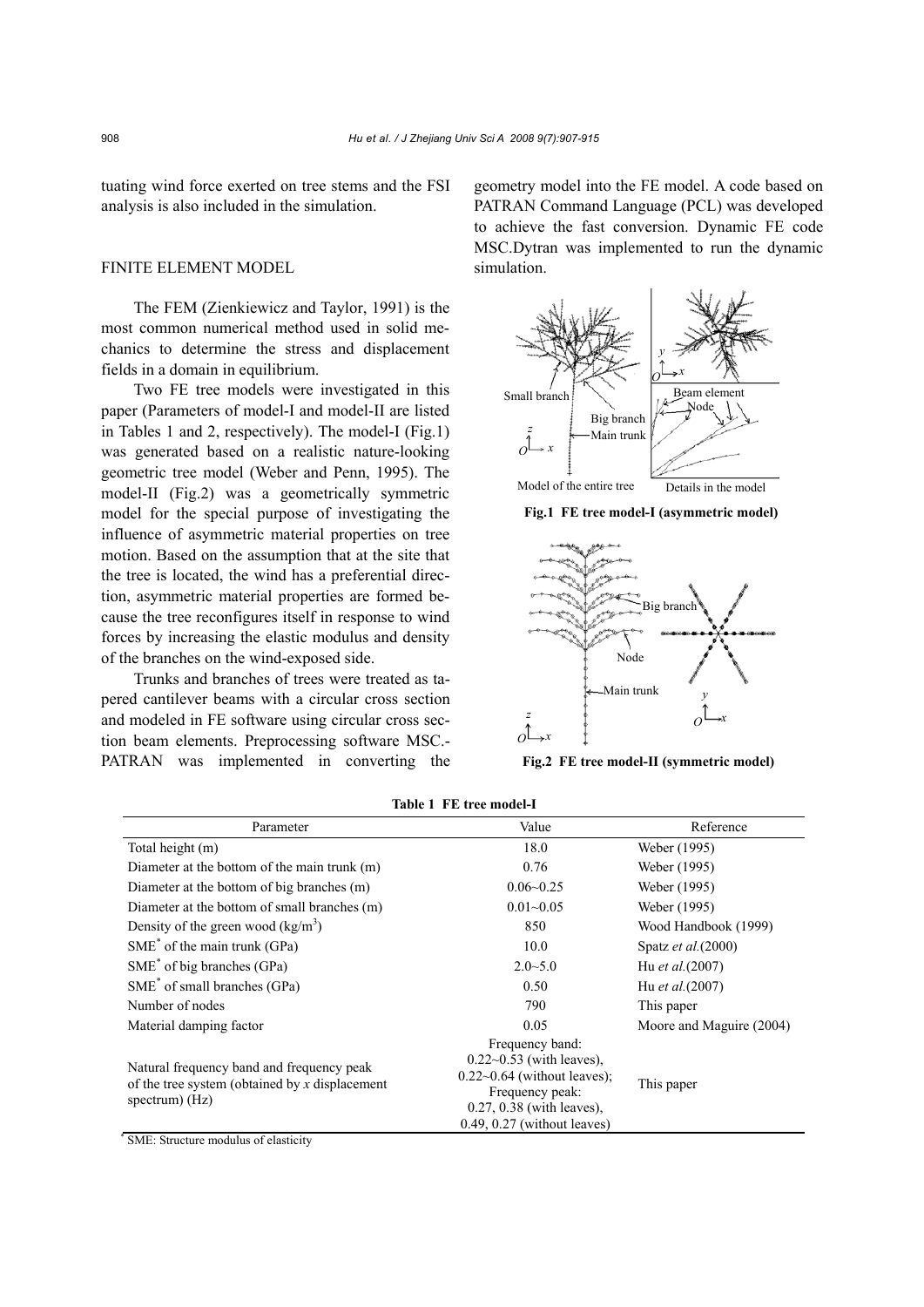| Parameter                                                                                                       | Value                                                                                                                                                                       | Reference                |
|-----------------------------------------------------------------------------------------------------------------|-----------------------------------------------------------------------------------------------------------------------------------------------------------------------------|--------------------------|
| Total height (m)                                                                                                | 10.0                                                                                                                                                                        | This paper               |
| Diameter at the bottom of the main trunk (m)                                                                    | 0.40                                                                                                                                                                        | This paper               |
| Diameter at the bottom of big branches (m)                                                                      | 0.15                                                                                                                                                                        | This paper               |
| Density of the green wood $(kg/m3)$                                                                             | 850                                                                                                                                                                         | Wood Handbook (1999)     |
| $SME^*$ of the main trunk (GPa)                                                                                 | 10.0                                                                                                                                                                        | Hu et al. (2007)         |
| $SME^*$ of big branches (GPa)                                                                                   | 2.0                                                                                                                                                                         | Hu et al. (2007)         |
| Number of nodes                                                                                                 | 143                                                                                                                                                                         | This paper               |
| Material damping factor                                                                                         | 0.05                                                                                                                                                                        | Moore and Maguire (2004) |
| Natural frequency band and frequency peak<br>of the tree system (obtained by x displacement<br>spectrum) $(Hz)$ | Frequency band:<br>$0.15 \sim 0.35$ (with leaves)<br>$0.15 \sim 0.43$ (without leaves)<br>Frequency peak:<br>$0.17, 0.28$ (with leaves)<br>$0.34$ , $0.17$ (without leaves) | This paper               |

**Table 2 FE tree model-II**

\* SME: Structure modulus of elasticity

An FE model is a space-discretized tree model, namely the tree is discretized into many nodes with concentrated masses and using beam elements to link them together. Through FE simulation, displacement at any node *i* can be achieved. A dynamic simulation is a time-discretized simulation, namely the time domain is divided into many small time steps. At time step *n*, the equation of motion that must be solved for the FE model of the tree is:

$$
Ma_n + Cv_n + Kd_n = F_n^{\text{ext}},
$$
 (1)

where  $M$  is the global mass matrix, which is of the order 3*N* (3*N* is the degree of freedom of the discretized system), and *N* is the number of nodes of the FE tree model; *C* is the global damping matrix, which represents the material damping of the woody material of the tree;  $\boldsymbol{K}$  is the global stiffness matrix;  $\boldsymbol{a}_n$  is the global acceleration matrix at time step  $n$ ;  $v_n$  is the global velocity matrix at time step  $n$ ;  $d_n$  is the global displacement matrix at time step *n*;  $\mathbf{F}_n^{\text{ext}}$  is the global vector of externally applied loads, namely the wind loads.

Eq.(1) can be written as:

$$
a_n = M^{-1} F_n^{\text{residual}}, \qquad (2)
$$

where  $\mathbf{F}^{\text{residual}} = \mathbf{F}^{\text{ext}} - \mathbf{F}^{\text{int}}$  is the residual load

vector,  $F_n^{\text{int}}$  is the vector of internal loads,  $\boldsymbol{F}_{n}^{\text{int}} = \boldsymbol{C} \boldsymbol{v}_{n} + \boldsymbol{K} \boldsymbol{d}_{n}$ .

For computational convenience, the assembled mass matrix *M* is lumped and presented in diagonal form. Since *M* is a diagonal matrix, its inversion is trivial, and the matrix equation is a set of independent equations for each degree of freedom, then acceleration can be derived by

$$
a_{ni} = \boldsymbol{F}^{\text{residual}} / \boldsymbol{M}_i. \tag{3}
$$

Assuming a constant acceleration during one time step, and using a central difference integration rule, velocity and displacement of all nodes can be obtained:

$$
\boldsymbol{v}_{n+1/2} = \boldsymbol{v}_{n-1/2} + \boldsymbol{a}_n (\Delta t_{n+1/2} + \Delta t_{n-1/2}) / 2, \qquad (4)
$$

$$
d_{n+1} = d_n + v_{n+1/2} \Delta t_{n+1/2}.
$$
 (5)

### WIND PROFILE

For natural wind the speed usually increases as the distance from the ground increases. In our simulation the wind speed  $v_w(z)$  was considered as a function of the height above the ground. The wind profile was approximated according to the following logarithmic law: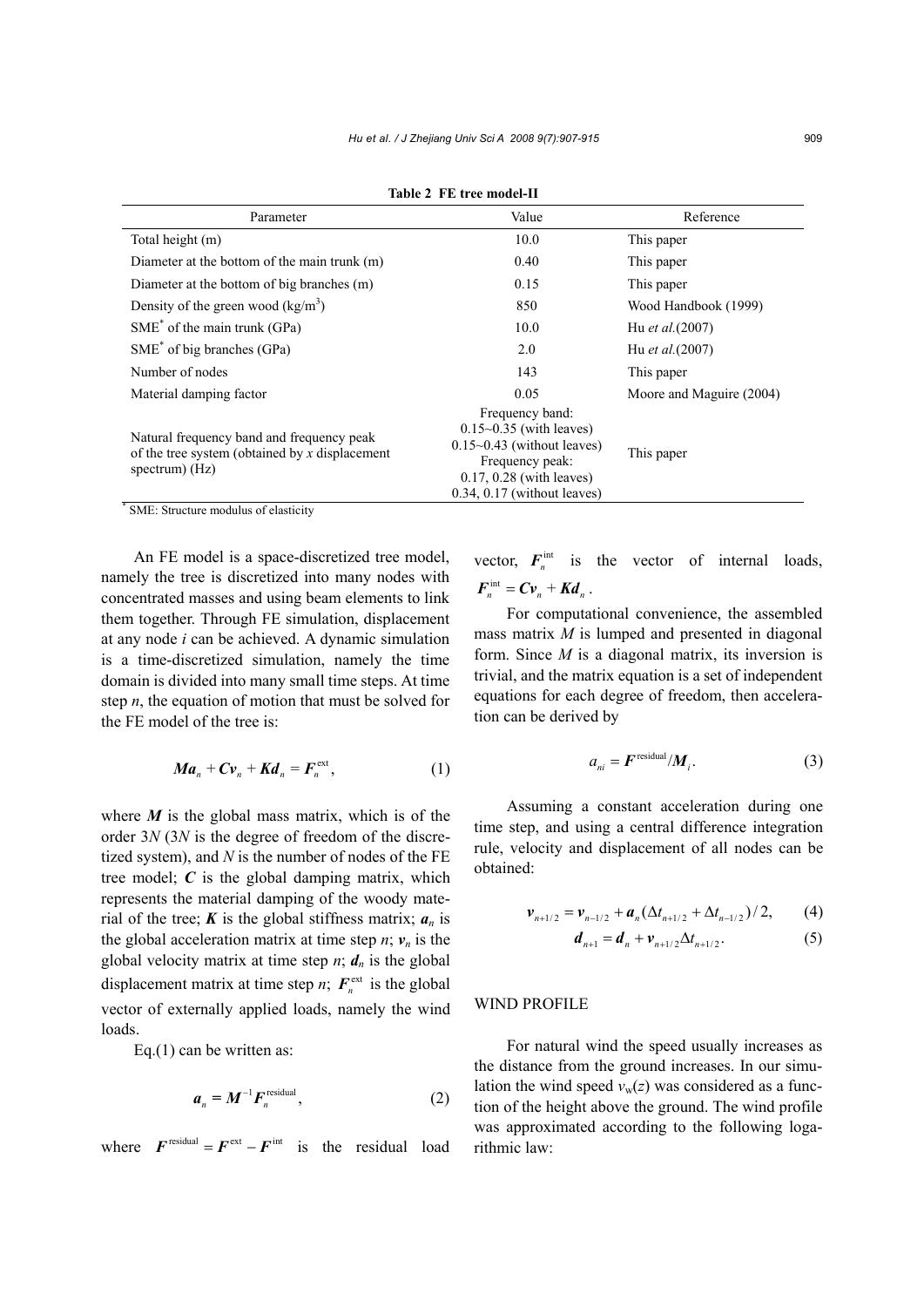$$
v_{\rm w}(z) = u_{\rm TOP} \ln[1 + z(e-1)/H],\tag{6}
$$

where  $u_{\text{TOP}}$  is the wind velocity at the highest point of the tree;  $H$  is the total height of the tree.

## WIND FORCE CALCULATION

Two situations should be considered: A tree without a leaf and a tree full of leaves.

#### **A tree without a leaf**

For a tree without a leaf, the wind force acts directly on the tree branches. The branches of a tree can be regarded as circular cylinders. According to the theory of VIV, the vortex shedding will cause fluctuating drag and lift force on the tree branches. The vortex induced fluctuating force can be written as:

$$
\boldsymbol{F}^{\text{ext}}(t) = \boldsymbol{F}_{\text{D}}(t) + \boldsymbol{F}_{\text{L}}(t),\tag{7}
$$

where  $F<sub>D</sub>(t)$  is the fluctuating drag force, which is along the wind direction;  $F<sub>L</sub>(t)$  is the fluctuating lift force, which is vertical to the wind direction. The aerodynamic characteristics of a circular cylinder are significantly related to the Reynolds number, which is defined as

$$
Re = (\rho v_w D) / u, \qquad (8)
$$

where  $\rho$  is air density,  $v_w$  is wind speed, *D* is diameter of the cylinder. A typical diameter of a tree stem is in the order of *D*=0.1 m, and in a general wind speed of 10 m/s, the corresponding Reynolds number is in the order of  $10<sup>4</sup>$ , which is within the sub-critical range. It is well known that at a sub-critical Reynolds number, the fluctuating pressures induced by vortex shedding on a circular cylinder yield periodic drag and lift **forces** 

Fig.3 is the fluctuating drag and lift coefficients derived by a wind tunnel study of a stationary circular cylinder with a diameter *D*=0.091 m and a length of 0.6 m (Nishimura and Taniike, 2001). The wind velocity was  $v_w$ =10 m/s giving the corresponding Reynolds number  $Re=6.1\times10^4$  which was in the above tree stem's Reynolds number range.



**Fig.3** Drag  $(C_D)$  coefficient and lift coefficient  $(C_L)$  at **Reynolds number 6.1×104 (Nishimura and Taniike, 2001)**

The natural vortex shedding frequency  $f_0$  of a stationary circular cylinder in the wind can be calculated by Eq.(9)

$$
f_0 = (St \cdot v_w) / D,\t\t(9)
$$

where *D* is diameter of the circular cylinder; *St* is the Strouhal number, which is about 0.2 in Reynolds number range of  $10^2$  ~  $10^5$ .

The swaying frequency of a circular cylinder in flow is determined by the natural vortex shedding frequency  $f_0$  and the natural oscillation frequency  $f_S$  of the structure. When  $f_0$  is close to  $f_s$ , a cylinder subjected to flow induced vibrations exhibits the phenomenon of lock-in. The vortex shedding frequency related to the oscillating cylinder shifts to the frequency of cylinder vibrations. However, for a wind induced tree branch oscillation (with a regular wind speed, e.g.,  $10 \text{ m/s}$ ,  $f_0$  is a hundred times larger than  $f_s$ and lock-in phenomenon will not happen. Thus, the tree branch oscillates at the natural vortex shedding frequency  $f_0$ .

Considering the beam element *i* on the tree model (Fig.4, and we can also find the elements *i*−1, *i*−2, etc.): this element can be regarded as having a



**Fig.4 Wind force calculation**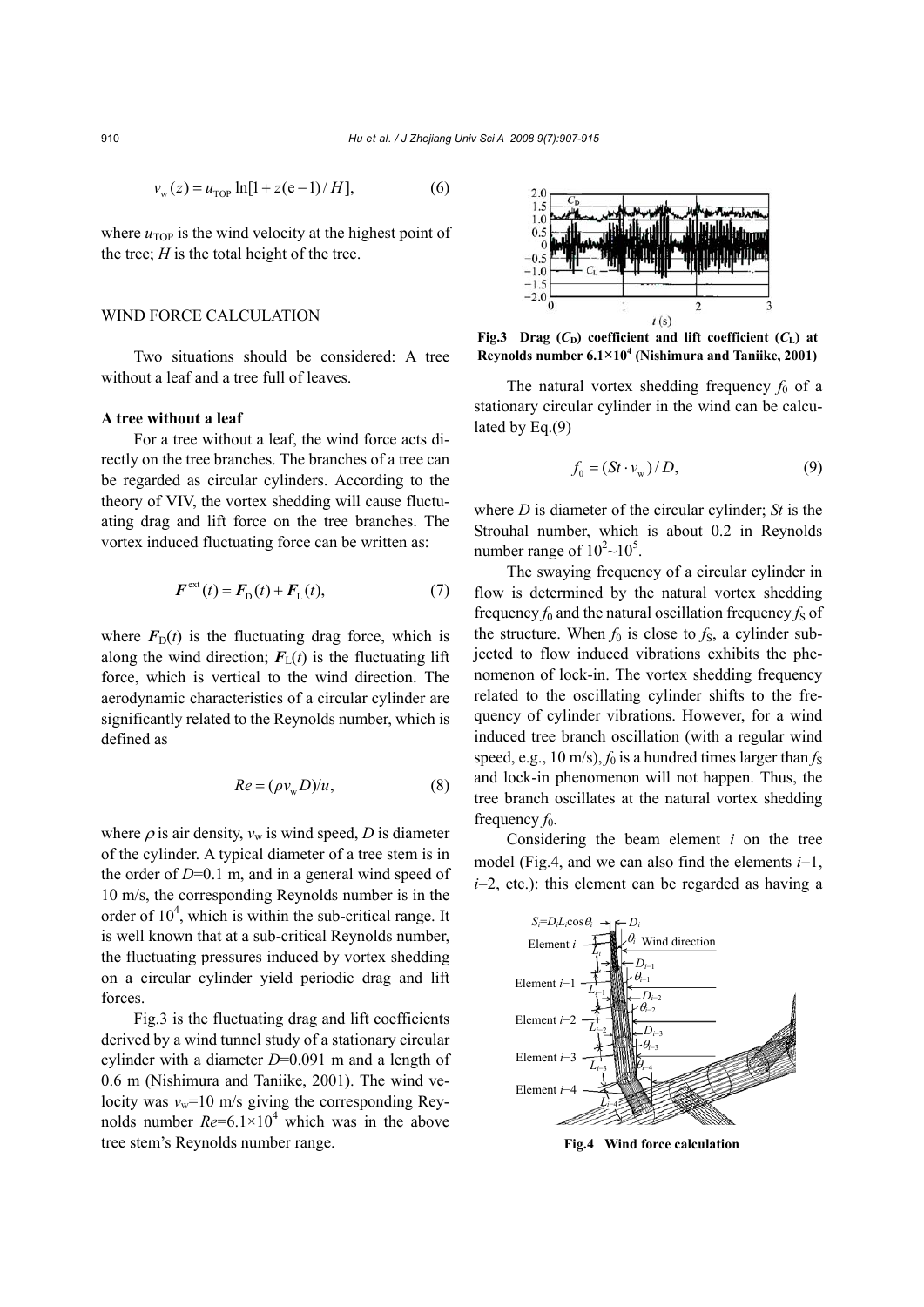constant diameter  $D_i$  and length  $L_i$ . The fluctuating force on element *i* can be calculated by Eqs.(10) $\sim$ (12):

$$
f_i(t) = f_{Di}(t) + f_{Li}(t),
$$
\n(10)

$$
f_{\text{Di}}(t) = \frac{1}{2} \rho S_i C_{\text{D}}(t) v_{\text{w}}(t)^2, \qquad (11)
$$

$$
f_{Li}(t) = \frac{1}{2} \rho S_i C_L(t) v_w(t)^2, \qquad (12)
$$

where  $f_i(t)$  is the fluctuating force on element *i* due to wind,  $f_{Di}(t)$  and  $f_{Li}(t)$  are the fluctuating drag and lift forces on element *i* due to wind, respectively;  $\rho$  is the air density; *Si* is the surface area of element *i* projected towards the wind (Fig.4).

 $C<sub>D</sub>(t)$  is the fluctuating drag coefficient, and in one vortex shedding period:

$$
\int_{t}^{t+T_{\rm V}} C_{\rm D}(t) \mathrm{d}t = \overline{C}_{\rm D}.
$$
 (13)

 $C_{L}(t)$  is the fluctuating lift coefficient, and in one vortex shedding period:

$$
\int_{t}^{t+T_{V}} C_{L}(t)dt = 0.
$$
 (14)

According to Eqs. $(10)$  (14), the time-averaged force during time  $t_0$  and time  $t_0+T_V$  in one vortex shedding period on element *i* can be written as:

$$
\overline{f}_i \big|_{t=t_0}^{t=t_0+T_V} = \frac{1}{2} \rho S_i \overline{C}_{\rm D} v_{\rm w} (t_0)^2. \tag{15}
$$

### **A tree full of leaves**

When a tree is full of leaves, most of the wind force is exerted on the leaves and the remainder on the branches. A tree leaf is very flexible and is bent severely by the wind, and this reduces the wind-exposed surface area and in turn reduces the wind force exerted on the leaf (Fig.5).

Fig.5 is the curve of the aerodynamic drag factor of a leaf bent in the wind, obtained by FSI simulation. The aerodynamic drag factor is supposed to be 1.0 at near zero wind speed; at a wind speed of 4 m/s, it drops to approximately 0.7; at a wind speed of 20 m/s, it drops to approximately 0.3. This dropping effect of the aerodynamic drag factor is considered during the simulation of a tree full of leaves.

Fig.6 is the FE model of the tree full of leaves and was generated by enclosing a virtual shell (coupling surface) on the canopy of the FE tree model-I. The wind force is supposed to be fully exerted on the tree canopy surface and then passes to the tree. The canopy surface was combined with a virtual shell and set to be the coupling surface. During the simulation, the aerodynamic drag factor was dropping as the wind speed was increasing with respect to the drag factor curve in Fig.5.



**Fig.5 FE simulation result of a leaf in wind field** 



**Fig.6 FSI analysis of the FE tree model-I with leaves**

FSI analysis is carried out in the simulation. The wind region was meshed using Euler mesh, the tree and the virtual shell were meshed using a Lagrange mesh. The virtual shell was the coupling surface in the simulation and the wind force exerted on the virtual shell was automatically calculated by the FE code MSC.Dytran and at the same time exerted on the tree as an external load.

From the above discussion it can be noted that the fluctuating wind force exerted on tree branches was calculated using the formulation for stationary circular cylinders. However, tree branches move in the wind. Is it feasible to use the formulation and experimental data for a stationary cylinder for estimating the wind force on moving tree branches? The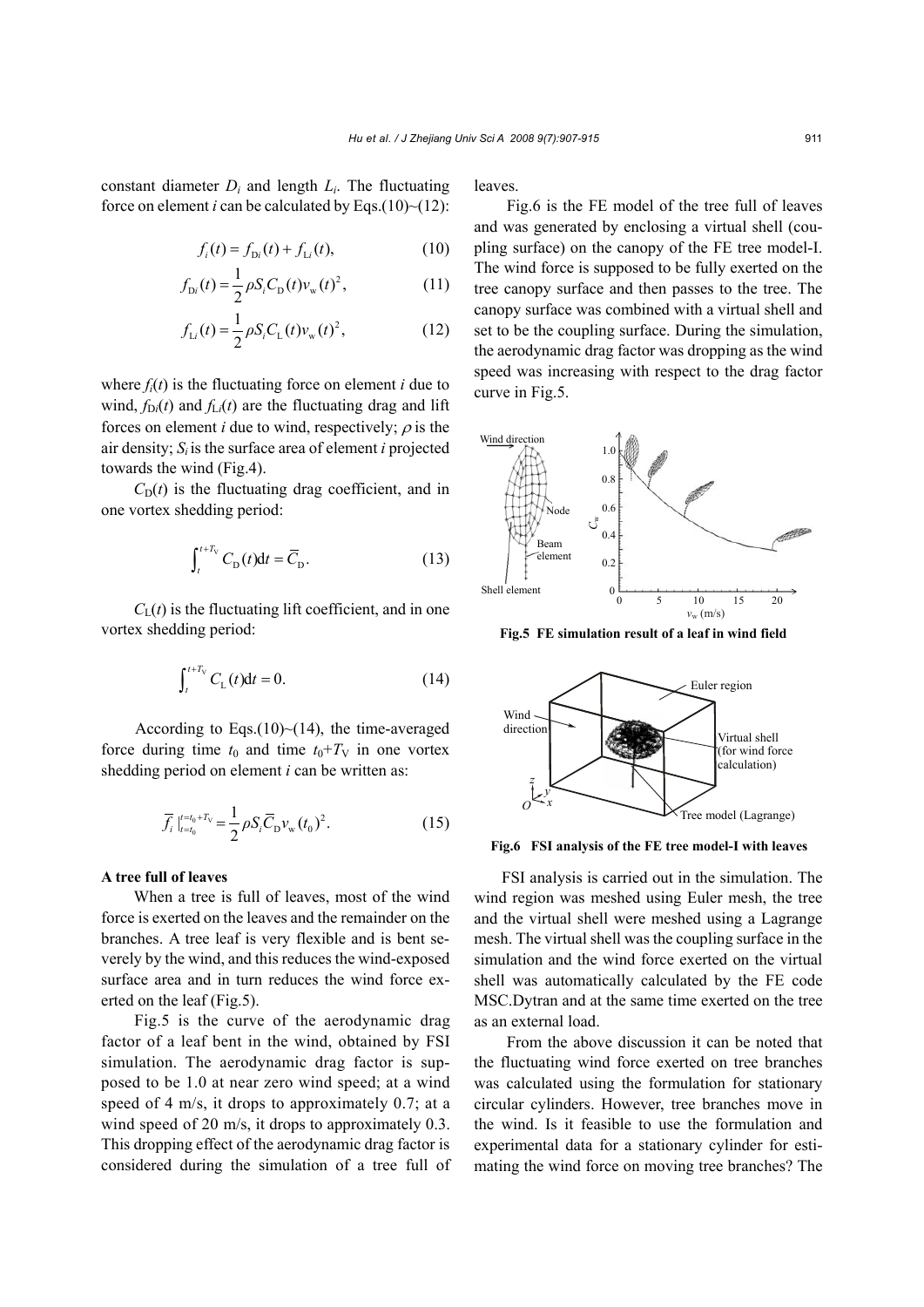answer is "yes". Compared with a leaf, a branch is much heavier and this means that an investigation point on a branch will have a much longer oscillation period than that on a leaf. Furthermore, the oscillation period of a branch is much longer than that of vortex shedding. In one vortex shedding period the displacement of a tree branch is small and will not significantly influence the wind force exerted on the branch. The error induced by the simplification is small compared with the errors caused by other factors, such as the errors of branch diameter measurements, the errors of material property measurements, etc.

#### RESULTS AND DISCUSSION

Fig.7a is a 10 s sample of motion for the investigated node of the FE tree model-I, which is obtained by exerting the time-averaged wind load on the FE tree model-I. The investigated node on the tree moves in a complex looping manner. Without considering no wind force in a crosswind direction was exerted on the influence of vortex shedding, the tree but crosswind displacement occurs, due to the interaction of tree branches.

Fig.7b is a 10 s sample of motion of the investigated node taking into consideration the influence of vortex shedding. This sample of motion is obtained by exerting the vortex induced fluctuating wind load on the FE tree model-I. The vortex-induced fluctuation of the motion track can be clearly seen. However, the amplitude of vortex-induced fluctuation is magnified one hundred times because it is actually very small. Without magnifying the vortex-induced fluctuation, the fluctuation in Fig.8 is not visible.

Fig.8a is a 10 s sample of motion for the investigated node of the FE tree model-II with fully symmetric material properties. The nodal displacement of the investigated node coincides with the wind direction and no displacement of crosswind direction is observed.







Fig.8 Sample of motion for the investigated node of the FE tree model-II. (a) With fully symmetric condition; (b) With asymmetric branch elasticity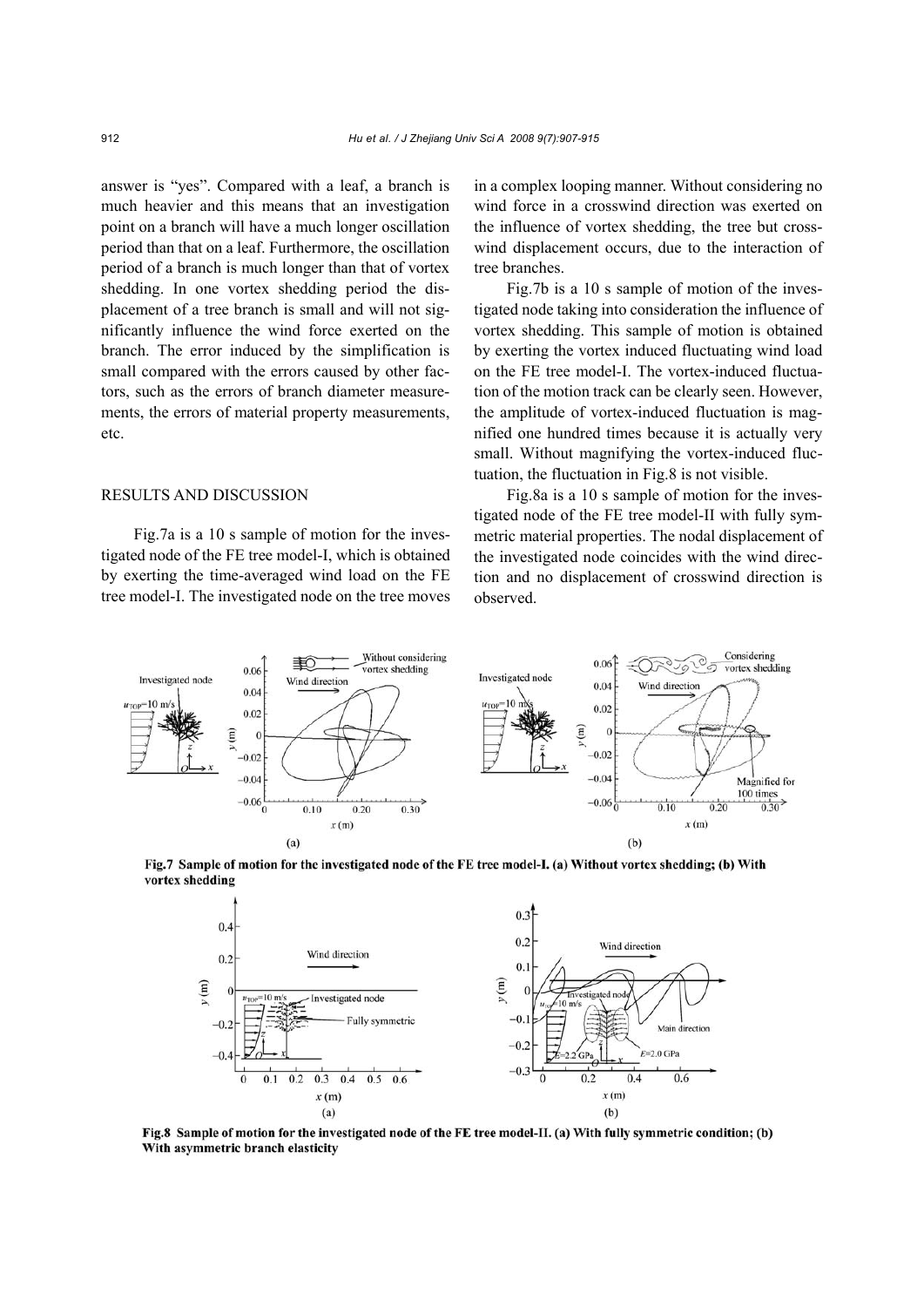Fig.8b is a 10 s sample of motion for the investigated node of the FE tree model-II with asymmetric branch elasticity. The elastic modulus on the wind-exposed side of the tree branches is 10% larger than that on the leeward side. The main direction of the nodal displacement is still coinciding with the wind direction. However, the crosswind displacement occurs and the motion track is in a looping shape.

Fig.9 is a 10 s sample of motion for the investigated node of FE tree model-II with asymmetric branch density. The density of the wind-exposed side of the tree branches is 10% larger than that of the leeward side. The main direction of the node displacement is deviating from the wind direction and the motion track is in a looping shape.



**Fig.9 Sample of motion for asymmetric branch density (model-II)**

Figs.10a and 10b show the comparison between the displacement of the investigated nodes of the trees with and without leaves based on the FE tree model-I. Fig.10a indicates that along the wind direction (*x*) the tree with leaves has a much larger displacement and longer swaying period than the tree without leaves. However, Fig.10b indicates that along the crosswind direction (*y*), the tree with leaves does not have a much larger displacement than the tree without leaves, and that the swaying period also shows smaller differences. It can be concluded that the crosswind displacement is mainly due to the branch interaction but does not has much relation to leaves. Leaves will significantly increase the wind force exerted on a tree, but mainly along the wind direction.

Fig.11 is the comparison of the *x* displacement of the investigated node of the tree with the FE tree model-I and a cantilever beam model. When the wind excitation frequency coincides with the natural swaying frequency (Baker, 1997; Moore and Maguire, 2004) of the cantilever beam model, the resonance is observed and the amplitude increases with time. However, for a tree with branches (our model), the resonance will not be observed even when the wind excitation frequency coincides with the natural swaying frequency of the tree. This simulation result proved that the interaction of tree branches can prevent a dangerous swaying motion developing.



**Fig.10 Comparison of** *x* **displacement (a) and** *y* **displacement (b) With and without leaves (model-I)**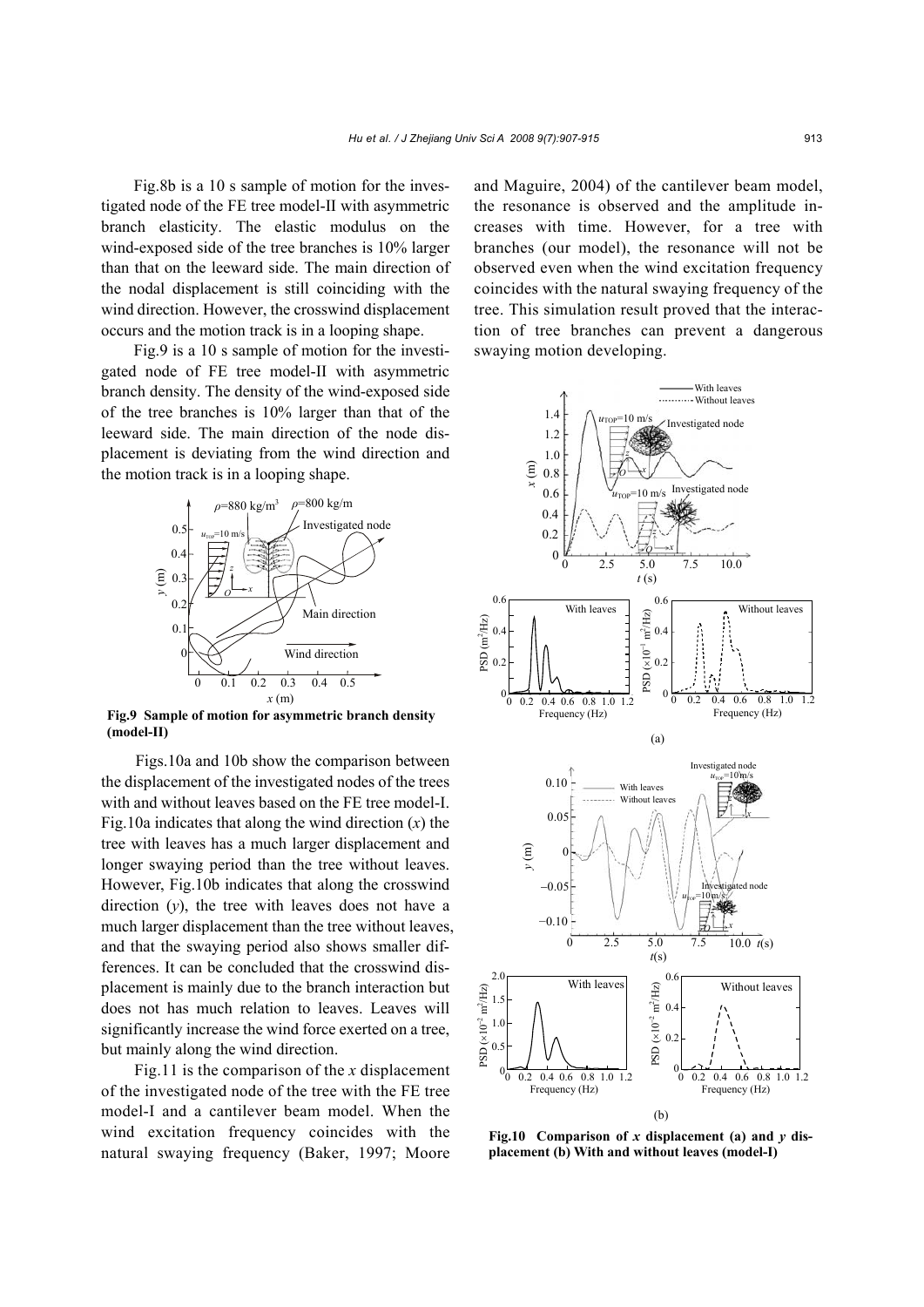

**Fig.11 Tree with branches and trunk only in fluctuating wind (model-I)** 

In order to get lucid information on the period of oscillation of a tree in different conditions in Figs.10~11, Fourier power spectrum of the oscillating signal was made and presented in the figures. The information concerning displacement spectra in Figs.10a and 10b revealed that the tree with leaves has a lower frequency peak for both *x* and *y* displacements, and the frequency is about 0.27 Hz. For the tree without leaves, the lower frequency is not dominant. This is especially true for the *y* displacement (Fig.10b, the lower frequency peak is very low and has nearly disappeared). It can be explained that the lower frequency peaks are mainly due to the effect of the leaves. For both the trees with and without leaves, higher frequency peaks also exist. Differing from the lower frequency, which is almost identical (equal to  $0.27$  Hz) in both circumstances, the higher frequency differs under different circumstances: 0.38 Hz for the tree with leaves and *x* displacement, 0.49 Hz for the tree without leaves and *x* displacement, 0.50 Hz for the tree with leaves and *y* displacement, 0.45 Hz for the tree without leaves and *y* displacement. The higher frequency may mainly be determined by the natural swaying frequency of the oscillation system including the main trunk and big branches; the frequency difference under different circumstances may be caused by the asymmetric geometric property of the tree model. The information about displacement spectrum in Fig.11 is very easy to interpret, namely that the spectrum for the isolated trunk has a much higher peak and a narrower frequency band than the spectrum for the tree with branches. From a physics point of view, the isolated trunk is like a cantilever

beam fixed at one end, it definitely has just one frequency peak in its spectrum, and due to the resonate oscillation the peak will be very high. On the other hand, the frequency band is wide for the tree with branches. This is due to the interaction between branches, and which can prevent resonate oscillation developing. The spectrum in Fig.11 for the tree with branches also differs from those in Figs.10a and 10b, due to different wind loading condition. Fluctuating wind loading definitely causes a different oscillation from a constant wind loading.

#### DISACUSSION AND CONCLUSION

In this paper, we present an FE simulation method to predict tree motion under wind loading. When compared with those models describing a tree as having harmonic oscillators or a single cantilever beam, the FE tree model has branches and this enrichment enables the simulation of a complex interaction of tree branches.

To adapt the external wind load, the tree always reconfigures itself by increasing the elastic modulus and density of the branch material on the wind-exposed side. Subsequently, asymmetric material properties of tree branches will result in a complex looping movement of the tree under wind loading. This is an explanation of the mechanism of Ken (2005)'s experimental discovery for the complex looping movement of a tree under wind loading.

Under wind loading, leaves significantly increase the wind force exerted on a tree and subse